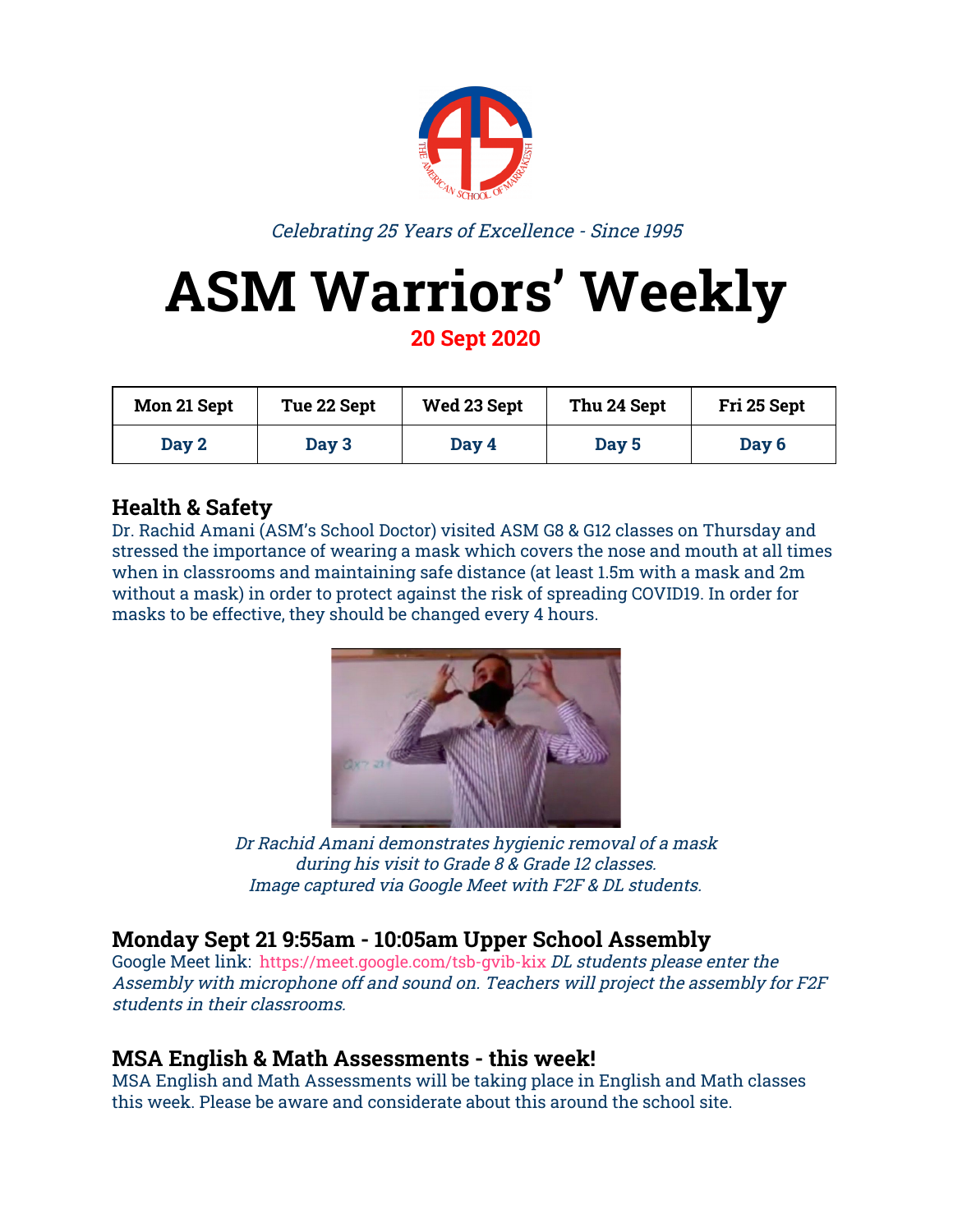#### **Textbooks from the Library**

Ms Asma (School Librarian) is preparing textbooks for F2F students to be delivered to the relevant classroom. She will notify DL students via email when they are ready for collection from the school gate. Email: [amoundou@asm.ac.ma](mailto:amoundou@asm.ac.ma)

#### **Student Council Elections**

… will take place on **WEDNESDAY Sept 23.** FAQs:

- **Who do I need to notify if I am interested in becoming a Grade level rep?** Your Advisory teacher and then, by democratic vote, your Grade will identify **two** representatives on Sept 23.
- **Do I need to prepare a speech or anything for the elections?** If this assists the students to make a democratic vote to find two reps for their Grade, students will be asked to make a speech during the Advisory lesson on Sept 23. For the positions of President and Vice-President, students will be required to make a speech to the student body via Google Meet.
- **Can Distance Learners become a class rep?** Absolutely! We need the representation of both F2F and Distance Learners! Let your Advisory teacher know if you are interested in becoming a Grade rep.

#### **Wednesday Sept 23 3:00pm - 5:00pm 'Back to School Night'!**

Our virtual 'Back to School Night' will provide an opportunity for parents to meet their child's teachers (via Google Meet) and to find out more about their courses and classes.

Each class schedule contains Google Meet links for 10 minute presentations conducted by teachers following each child's schedule for learning Days 2, 4 and 6. During the 'Back to School Night', parents just need to click on the links at the indicated time for each of their child's teachers.

The purpose of the 'Back to School Night' meetings is **not** for a personal conference. If a parent would like to discuss their child more specifically with a teacher, please request a meeting with the teacher on a different day. Parent-teacher conferences are coming up on 20th & 21st October.

#### **IB Parent Workshop Thursday 5:00pm - 6:00pm**

Parents of G9 & G10 students are invited to attend a Google Meet to find out more about the International Baccalaureate (IB) Diploma Programme: <https://meet.google.com/nsf-wpsg-kdj>

#### **High School Add/Drop Course Procedure**

HS students who want to move courses follow these steps (**deadline THURS Sept 24**):

- Step 1: Student sends one email to **both** the teacher of the class they propose leaving **and** the receiving teacher and cc [csmith@asm.ac.ma](mailto:csmith@asm.ac.ma)
- Step 2: Teachers forward the email to Ms Smith indicating their approval or not
- Step 3: If approved, Ms Smith will notify PlusPortals & the student OR if not approved Ms Smith will notify the student, indicating the reason.

Any course changes beyond Sept 24 will be by teacher recommendation only.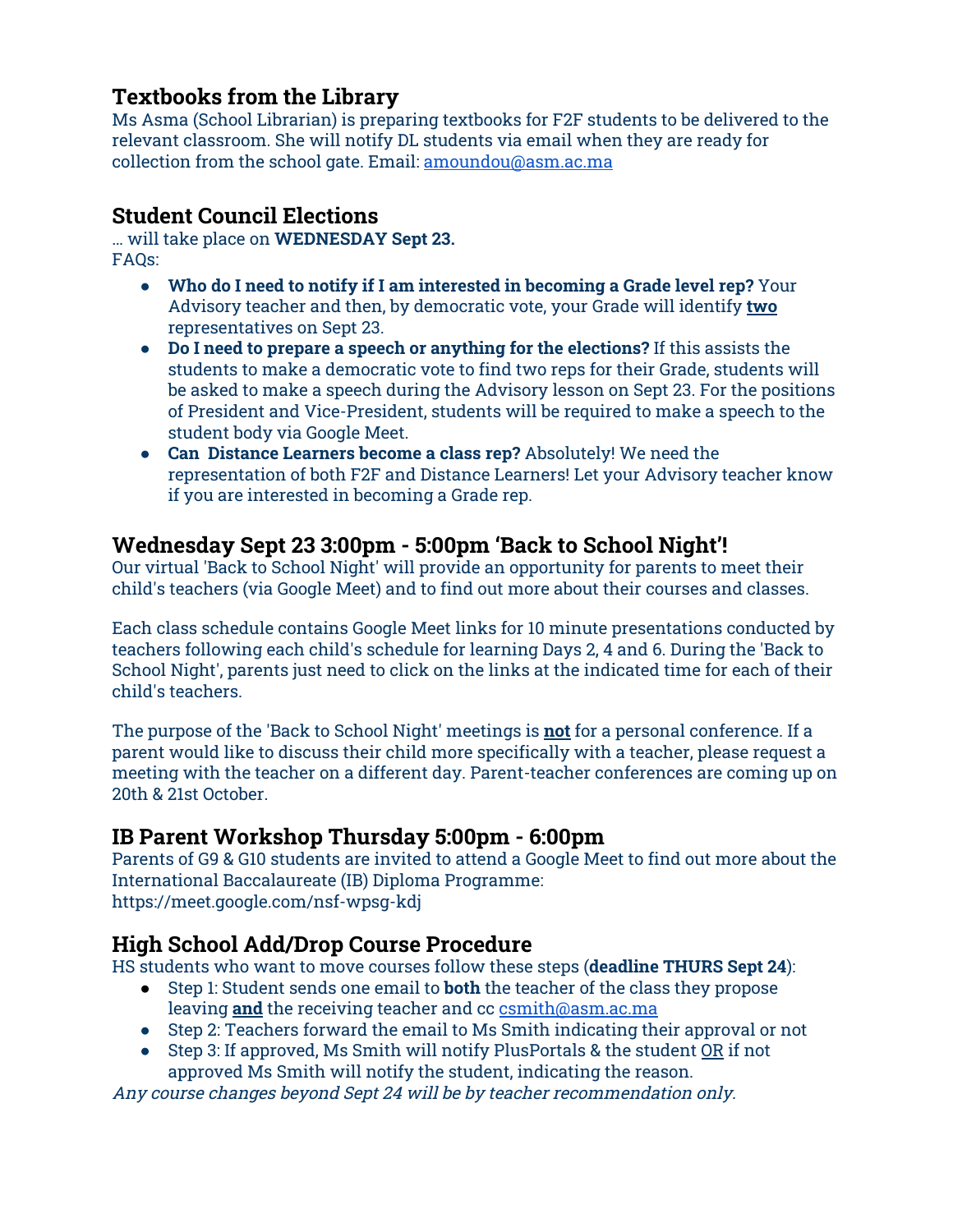# **Photo Memories (Week 2)**



**Grade 8 PE**



**Grade 9 Collaborative Learning**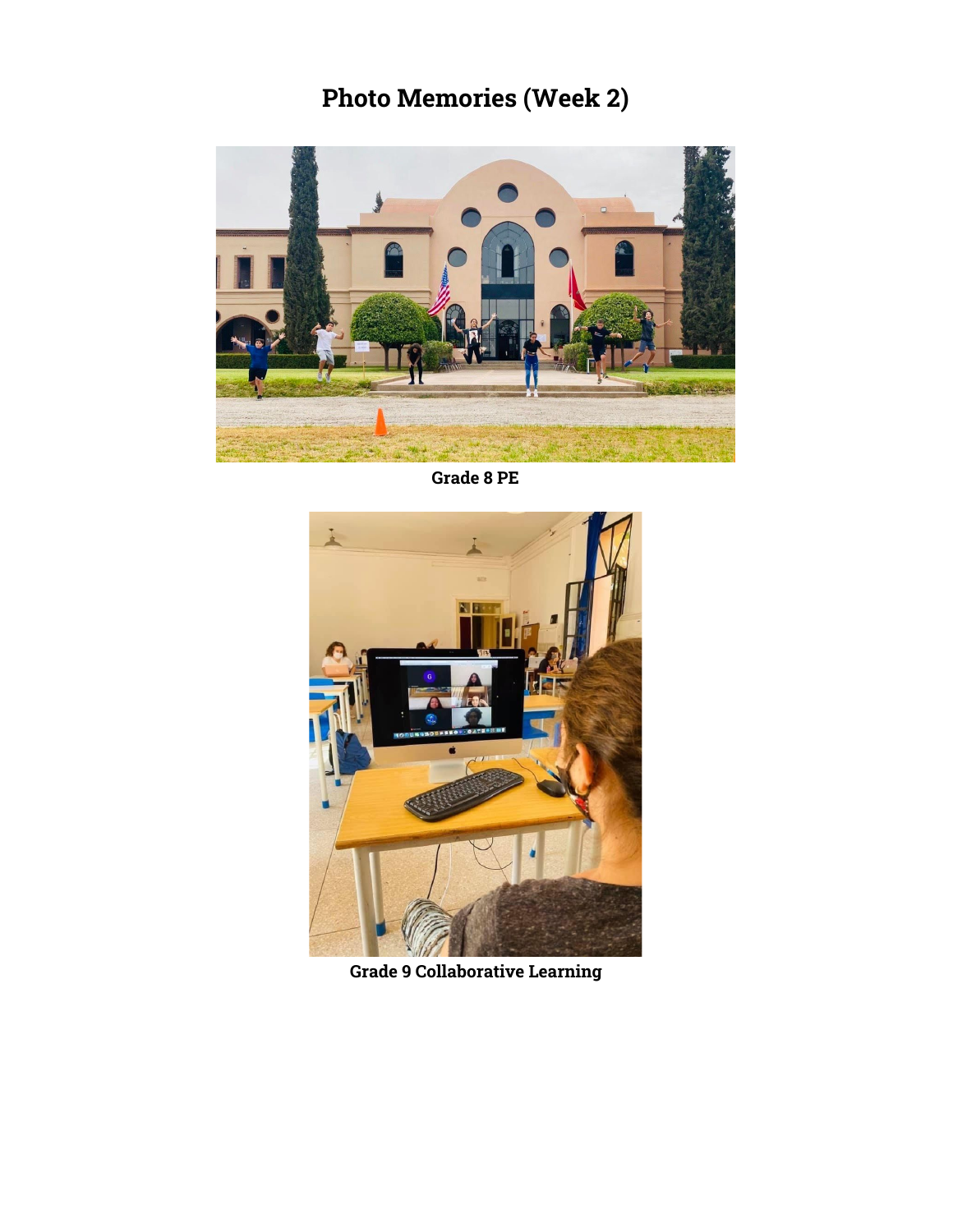

**Grade 9 - Collaborative Learning**



**PE - Obstacle course**